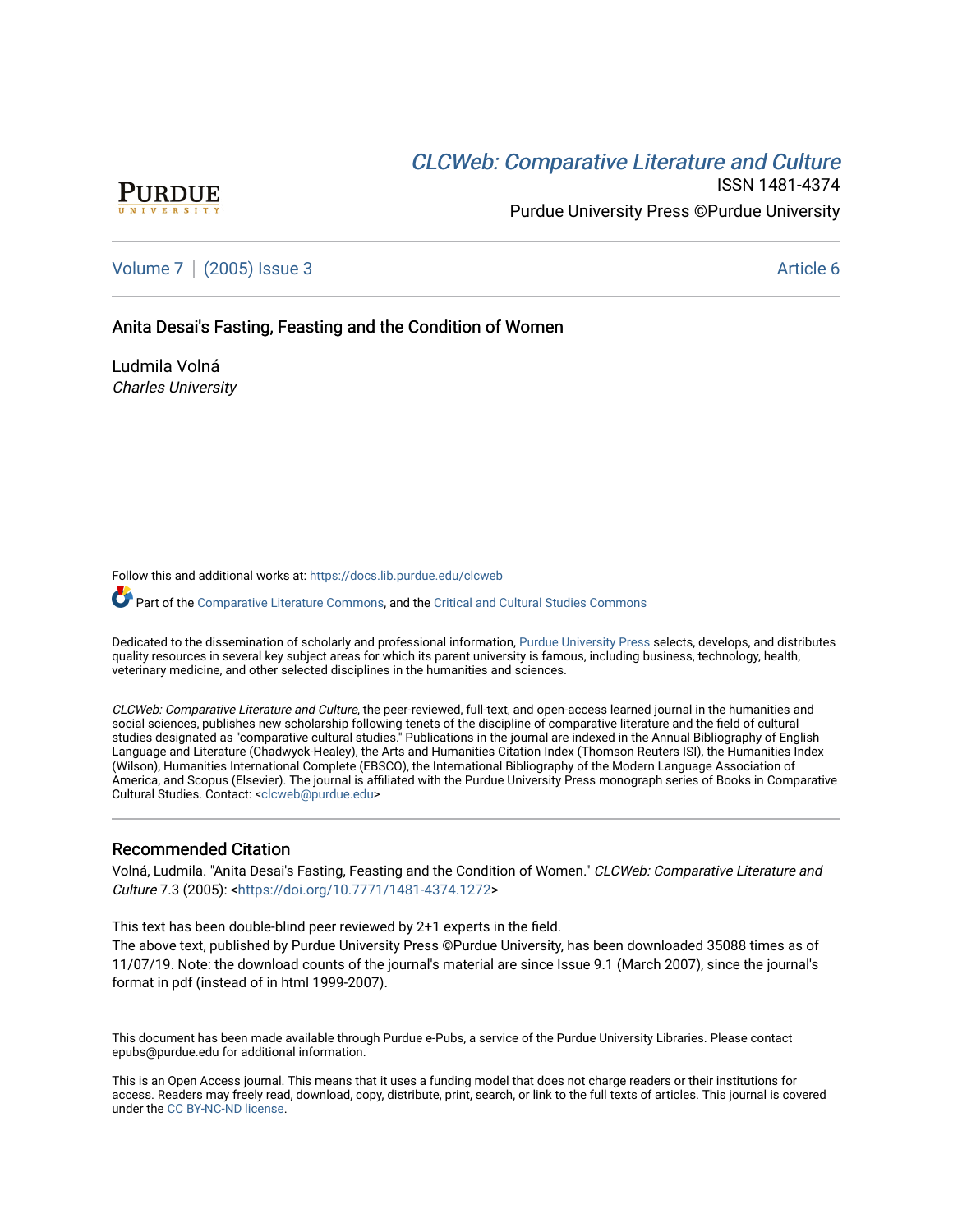## PURDUE

UNIVERSITY PRESS <http://www.thepress.purdue.edu>



ISSN 1481-4374 <http://docs.lib.purdue.edu/clcweb> Purdue University Press ©Purdue University

CLCWeb: Comparative Literature and Culture, the peer-reviewed, full-text, and open-access learned journal in the humanities and social sciences, publishes new scholarship following tenets of the discipline of comparative literature and the field of cultural studies designated as "comparative cultural studies." In addition to the publication of articles, the journal publishes review articles of scholarly books and publishes research material in its Library Series. Publications in the journal are indexed in the Annual Bibliography of English Language and Literature (Chadwyck-Healey), the Arts and Humanities Citation Index (Thomson Reuters ISI), the Humanities Index (Wilson), Humanities International Complete (EBSCO), the International Bibliography of the Modern Langua-ge Association of America, and Scopus (Elsevier). The journal is affiliated with the Purdue University Press monog-raph series of Books in Comparative Cultural Studies. Contact: <clcweb@purdue.edu>

## CLCWeb Volume 7 Issue 3 (September 2005) Article 6 Ludmila Volná,

"Anita Desai's *Fasting, Feasting* and the Condition of Women" <http://docs.lib.purdue.edu/clcweb/vol7/iss3/6>

Contents of CLCWeb: Comparative Literature and Culture 7.3 (2005) <http://docs.lib.purdue.edu/clcweb/vol7/iss3/>

Abstract: In her article "Anita Desai's Fasting, Feasting and the Condition of Women" Ludmila Volná presents a critical culture-based reading of Desai's novel Fasting, Feasting, a work that deals with the condition of women (not only) in India. Volná analyzes both female and the male sensitivities in the novel where Desai makes use of a double symbolic of food expressed throughout the novel by (not only literal) hunger. In Volná's view, Desai's Hindu imagery of sun/fire as patriarchal power and water, which, as the counterpart of the sun and fire, represents recognition of women's condition and a possible way to liberation represent crucial aspects of the novel. Volná analyzes the metaphorical voyage towards progress of the Indian Hindu girl/woman Uma, the main character of the novel, with respect to sun/fire milestones, as well as those of water and as related to persons who accompany her. As Volná argues, Uma at the end achieves recognition of her condition although not full liberation. Further, a parallel pilgrimage of Arun, also through the countryside of sun, fire, and water, is analyzed through Arun's recognition of the suffering of both American women/girls and of his sister Uma. Volná concludes that it is only through the synthesis of both female and male recognition and effort can women be released from the oppressive conditions of patriarchy.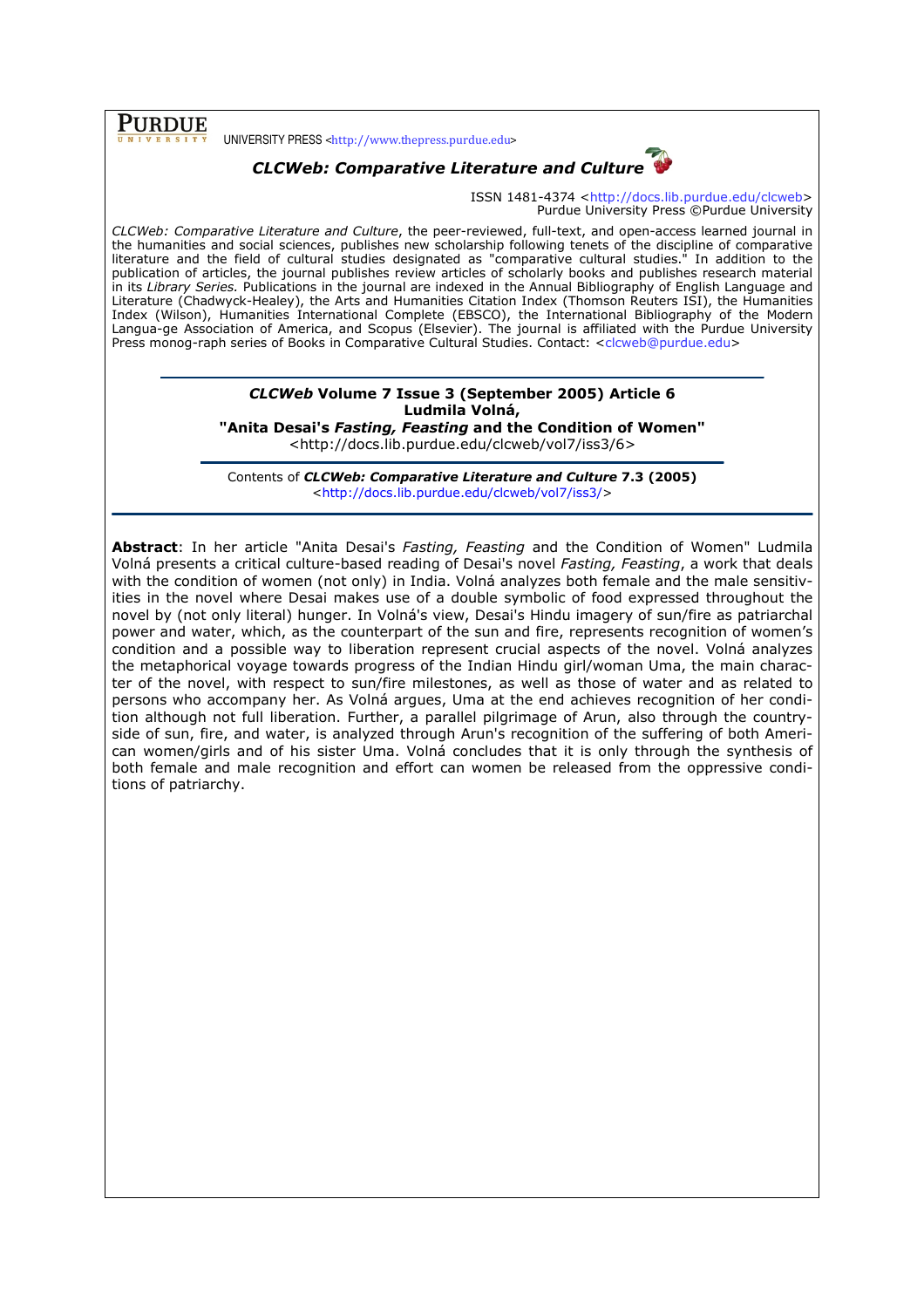### Ludmila VOLNÁ

### Anita Desai's Fasting, Feasting and the Condition of Women

Anita Desai is recognized as the first Indian author writing in English who addresses feminist themes seriously, focusing on the condition of women in India. Unlike Nayantara Sahgal and Kamala Markandeya, for example, who respond primarily to the external social and political circumstances of their female characters, Desai concentrates on the exploration of the psychological condition of the oppressed heroines (see Narayan and Mee 227) who, at first, are entirely passive (see Kirpal 65, 72). Bipin Panigrahi characterizes aptly the conflict of Desai's characters as one "between reason and instinct, the will and reality, involvement and detachment" (73). The mastery of this insight can be observed, for example, in her novels Fire on the Mountain (1977), Clear Light of Day (1980), or Cry, the Peacock (1980). Nevertheless, the 1980s see Desai's shift of interest from the female towards the male protagonists which carry with them themes classified traditionally rather as male-related, such as trade, raw deals, and mercenary motives of In Custody (1984), or, a big city, the clash of cultures, and the social bias as in Baumgartner's Bombay (1988) (see Lal 279-83).

Fasting, Feasting (2000), so far Desai's latest novel, is, above all, a work whose main concern is the condition of women in India and is related to women in general. To deal with the situation of women in India, however, it is impossible to stay simply with what is termed "feminism" in the Western sense. First, as Vrinda Nabar argues in her book Caste as Woman, "feminism hasn't even begun in any real sense in India" (Nabar 6), although what can be called the women's movement with its varying phases dates back roughly to the early nineteenth century. The Indian cultural and social setting is different from the West and Nabar explores the social and historical contexts of Indian cultural tradition, because, what is peculiar to India, is "the extent of the insistence on such discrimination, the preference given to boys over girls as being historically and traditionally prescribed and therefore indisputable" (Nabar 68). It is therefore necessary to "discredit some of the legacies of the tradition" both in the social consciousness and in the collective unconscious, to adopt a different (from the West) set of paradigms before any consciousness-raising and a consequent reform could take place (see Nabar 20, 30, 34). Second, any relevant research concerning women should not depart from assumptions expressed by vague and simplistic notions such as "the third world women" or "Asian women." Such discourse, as Chandra Talpade Mohanty warns, would be Eurocentric and therefore based upon a paternalistic attitude and would create a "homogeneous notion of the oppression of women as a group" which would consider a specific group of women regardless of its ethnic, social, religious, and historical context (see Mohanty 214, 199, 212). Fasting, Feasting is a novel which attempts to interconnect its two parts in one work and this aspiration can be called conveniently called "through difference to androgyny" (a phrase that would certainly please Virginia Woolf). The "difference" from which Desai departs is this: the first part is told as perceived by Uma, a female protagonist, and, characteristically, its prevalent setting is a domestic environment. As such it is a representation of the "accumulation of unrecorded life" (Woolf 135). On the contrary, the main hero of the second part, Uma's brother Arun, is put into a "larger world," an emblematically masculine environment. In each part the respective sets of values and sensitivity associated with its main character can be observed. The "difference" is alluded to by Desai already in the title of her book: the words "fasting" and "feasting" can stand for the two parts of the novel respectively: the first is situated in India (the country of "fasting," which refers not only to the religious aspect, but also to an unwilling "fasting" of the many poor of the country) and the second in the United States (the country of "feasting," abundance). However, there is an apparent difference (another one) as concerns the nature of perception of the two main personages. The "fasting" and the "feasting" of the individual characters is relative and multiple at the same time as perceived by the main protagonists of each part respectively.

So Uma, an Indian girl and when grown up an unmarried Indian woman who lives in the household of her parents, is, as compared to others, the one who is most "fasting" in the novel, mainly with respect to the access to education and the free development of personality. Continu-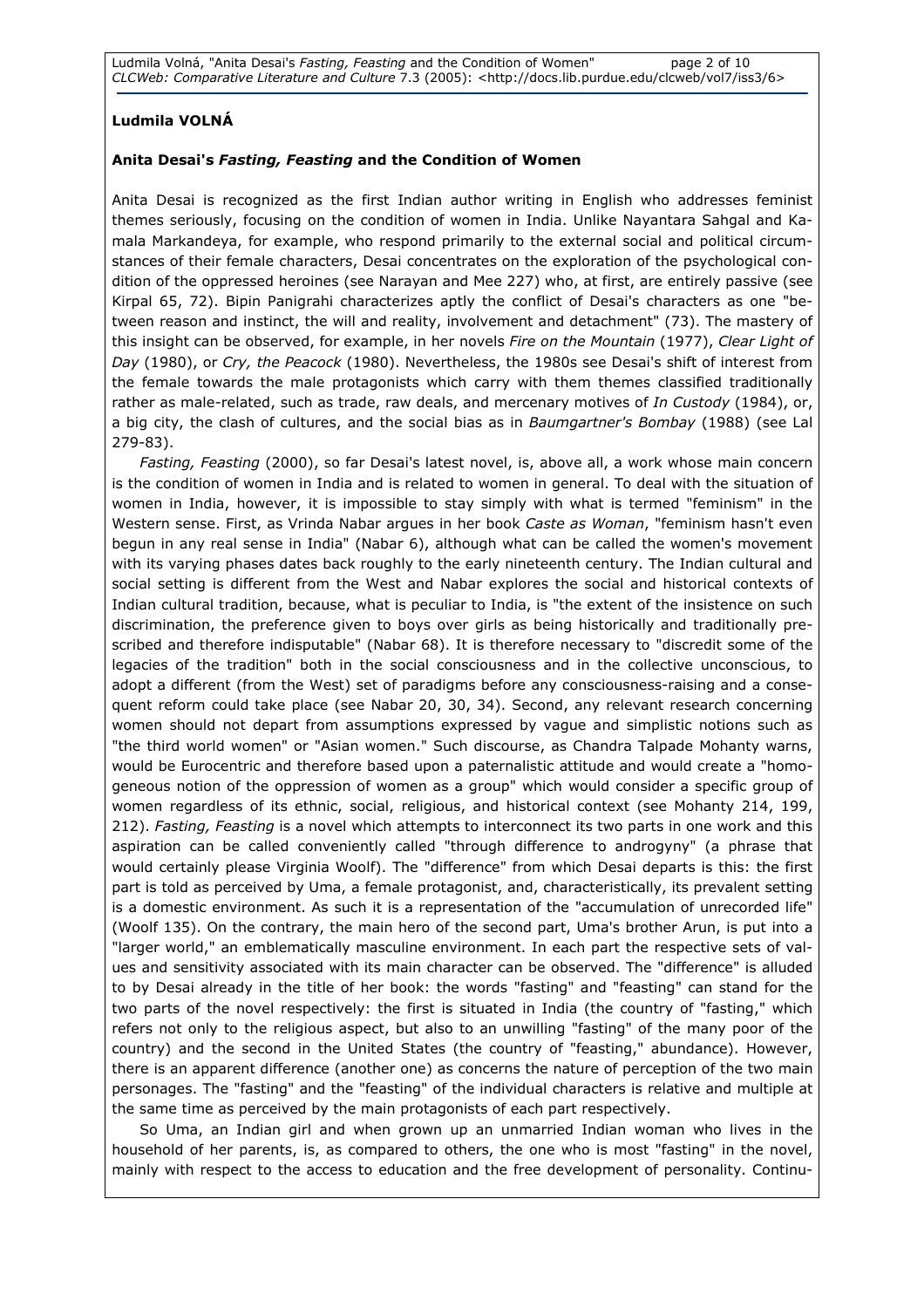#### Ludmila Volná, "Anita Desai's Fasting, Feasting and the Condition of Women" page 3 of 10 CLCWeb: Comparative Literature and Culture 7.3 (2005): <http://docs.lib.purdue.edu/clcweb/vol7/iss3/6>

ously, as her awareness of her own hunger and suffering grows, she becomes sensitive also to the other characters' "feasting" (complete or partial) on power, freedom, and education. Her feelings are not paid any attention to within the family circle, at least not by her parents and "superiors" in the "fasting" part of the novel. It is only as Arun, the main protagonist of the second part, becomes aware of her suffering, he who himself, contrary to her, is (forced into) "feasting" as to education (and in the first part on the literal level, too), simply because he is a boy and he must receive "the best" in all respects, whether he wants it or not. Arun's understanding is not automatic and immediate and is a result of a long process of perception and observation in relation to his childhood memories. His progress matches that of Uma, which, however, is subjective and therefore much more complex and painful, and will be described in larger detail, and it is in this sense that androgyny in Desai's novel is achieved: "The normal and comfortable state of being is that when the two live in harmony together, spiritually co-operating. If one is a man, still the woman part of the brain must have effect; and a woman also must have intercourse with the man in her" (Woolf 147-48). As androgyny wants it, finally the minds of both siblings acquire unity, the same and new sense of reality which includes both the masculine and the feminine. Fasting, Feasting, is, nevertheless, above all a genuinely Indian novel. To understand this, the sophisticated pattern of the fabric of the novel, which determines the way the novel is built up around its main protagonists, must be disclosed. For this purpose it is necessary to work with structures which have been formed by the cultural tradition to which the novel belongs. The imageries of sun, fire, and water, which constitute important spheres of interest in Hindu mythology and cosmology, seem a very convenient strategy to use and become the most significant factors in my analysis. While in both parts a double imagery (fasting-feasting and the sun-fire-water) is present, through Uma's perception the representations of sun, fire, and water become more elaborate. Understandably so, as she is the one who herself personally must work her way out of the landscape composed of these elements. It is she who suffers by the sun and fire and makes use of the beneficial nature of water. On the other hand, from the point of view of fasting and feasting, Uma's pilgrimage is that of hunger; the items of food are used more significantly as markers of Arun's journey.

Food being of significant importance in Indian culture, ways of disposing it have been strictly prescribed since the time of Manu (a supposed ancient law-giver, between 200 BC and 200 AD) and food has been closely related to matters of ritual, hierarchy, and worship (see Manu-smrti 137, 246, 247, 251-53). Thus, the motives of food are favoured and often employed by Indian authors. They have been used, for example, in many a Hindi short story and novel, such as in Oh Ram! These Children! (He Ram! Ye bacce!) by Yaspal or Rajendra Yadav's The Whole Sky (Sara akas) (see Marková, "Motif of Food" 71, 79, 80) and appear in Indian works in English as well, e.g. in R.K. Narayan's The Vendor of Sweets and Salman Rushdie's Midnight's Children. Food in modern Indian literature is used to stress the importance of what the particular literary work is dealing with and is often associated with social problems (see Marková, "Motif of Food" 71, 72, 79-82). In Fasting, Feasting this is particularly apparent when it concerns the introductory passages of each part respectively, which deal with the distribution of power and its hierarchy. The novel introduces to us an Indian contemporary middle class urban Hindu (most probably Brahman) nuclear (not joint) family. These precisions are important because it is necessary to view each specific context with which we have to deal in its ethnic, social, religious, and historical perspective, especially so as it concerns the "Indian" society with its extremely varied and multiple features (see Mohanty 207, 211). The opening of the novel brings us into the middle of a domestic scene of the family, an environment that becomes representative of a hierarchy of power. The parents are on a garden swing, thinking over what they should have for tea. Their adult daughter Uma, who is packing a parcel for her brother, a shawl and tea, is summoned by her mother to tell the wish of the father to the cook. The pattern of the scene becomes a paradigm of the family hierarchy: its hardened features come out best in the description of the "orange ceremony." The patriarch on the top of the hierarchy pyramid, the one for whose enjoyment everything has to be arranged, does not even have to utter a word. The mother, a well-trained instrument of his power, reinforces the awareness of this power in the consciousness of the subject member by performing a ritual, which, for this purpose, has to be repeated regularly: "She taps Uma on the elbow. 'Orange,' she instructs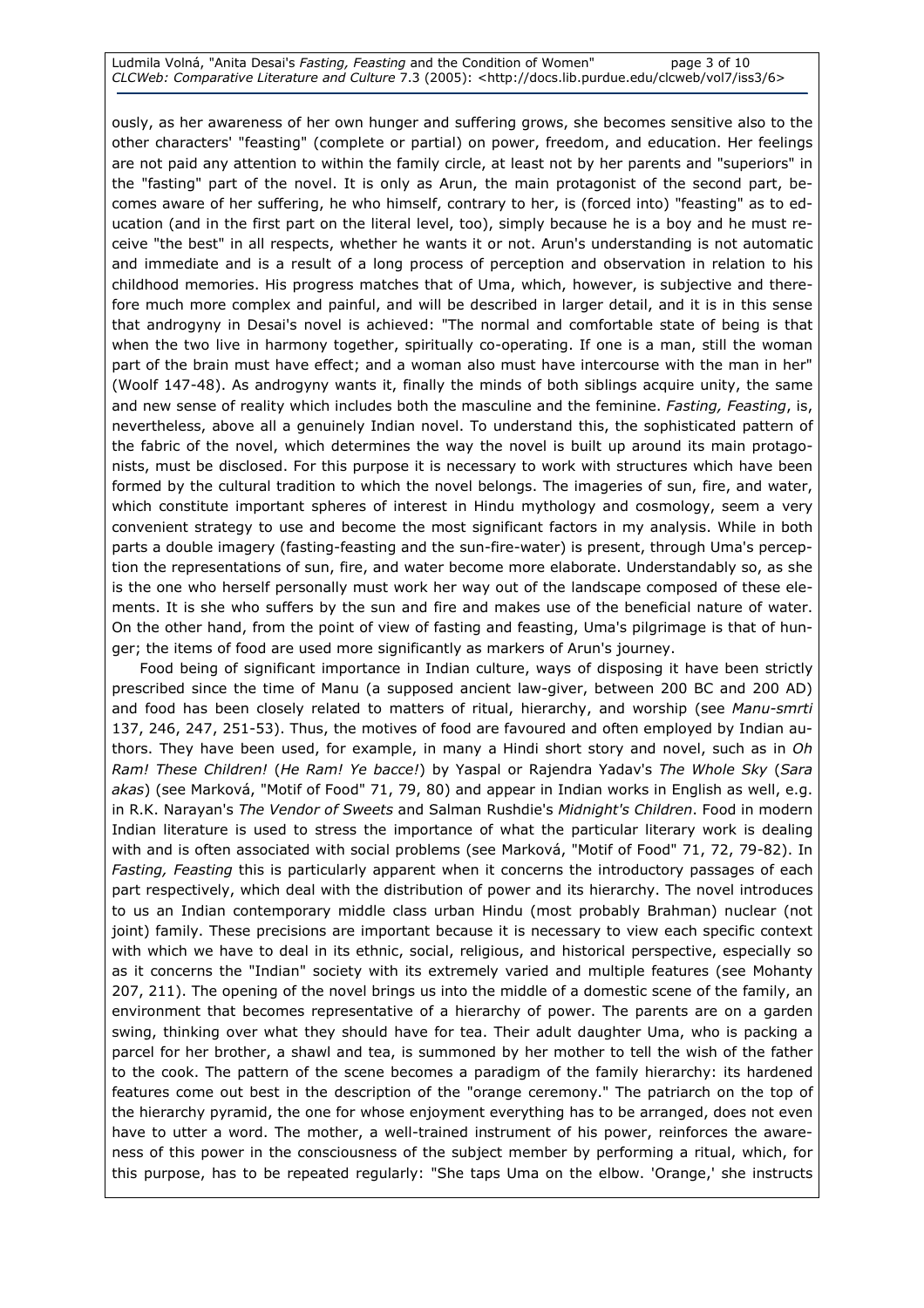her. Uma can no longer pretend to be ignorant of Papa's needs, Papa's ways. After all, she has been serving them for some twenty years. She picks out the largest orange in the bowl and hands it to Mama who peels it in strips, then divides it into separate segments. Each segment is then peeled and freed of pips and threads till only the perfect globules of juice are left, and then passed, one by one to the edge of Papa's plate. ... Mama sits back. The ceremony is over. She has performed it. Everyone is satisfied" (23, 24).

The shape and colour of the orange as well as the frequent repetition of the "s" consonant at the beginning of the words in the passage -- such as serving, separate, strips, segments, sphinx, sits, satisfied, status -- indicate the first important symbol in the imagery of the work, which is the sun. In the Hindu inner world the sun is often perceived as a negative, even deadly power, annihilating and devouring the living (see Zimmer 60). Another group of words starting this time with the "p" consonant -- pass, picks, puts, pretend, peels, pith, pips, perfect, places, pursed, plate, pride, performed, Papa -- supporting thus what the passage tells us, indicates that this deadly power of the sun represents the patriarchy, its hierarchy, laws, structures, and operating principles. Only father is feasting on power as represented by the orange, neither the mother nor Uma have any access to the orange. As shown in the above quoted passage, the mother represents here the instrument of the patriarchal power, she is thus a part of the patriarchal structures, nevertheless just as an inferior agent; she is proud that at least pith, pips, and peels rest on her plate (whereas all the juicy parts have been absorbed by the father). Hence the circular structure of the family's patriarchy: PapaMama, MamaPapa. Everything departs from and comes back to Papa. The ritual acquires here almost a religious quality. Aptly so, because as concerns religious practice, the rituals are viewed to serve the same important purpose, that is to reassure the members to stay safely within the bonds of their religion, specifically, when after some time faith becomes subject to questioning and doubts. After twenty years of serving her parents, Uma is no longer willing to take part in the ceremony, but her "good knowledge" of the ritual (based on its habitualness) makes her finally submit to it ("she can no longer pretend to be ignorant"). This is the first confusion as concerns the ritual, to intrigue people to act on the false assumption, that is on that of "knowledge" of the habit without any need to think. Uma thus stays within the realm of "Papa's needs, Papa's ways." That "Papa's needs" are put together with "Papa's ways" indicates another confusion or false assumption, because although these are certainly "Papa's ways," at least this characterization refers again to the habitual nature of the ritual, while the performance has nothing to do with "Papa's needs." The third allusion to the deceptive ways of the rituals consists in the statement that "everyone is satisfied." Of course this is the greatest falsity of all. It is, however, in the interest of the fully satisfied to present the ritual as designed for everybody else to be satisfied as well.

In a remote part of the world an analogical introductory ritual is going on. This time it is an American patriarch who is presiding over the ceremony. It is a stifling hot American summer and the most important item of the ritual is fire. Here the preparation of a barbecue is described openly in religious terms and has its minister and also a congregation. It is an American setting viewed through Indian eyes therefore the image of the oppressive heat and sun has the same connotation as in the above described scene. The use of fire, which in terms of the Hindu cosmology symbolizes a religious offering, has a complementary function here, and for our purposes it indicates that the exercise of the patriarchal power has violent and deadly effects on the affected individuals. The members of the congregation, Mrs Patton, the "minister's" wife, and Arun, do not eat the sacrificial meat but they assist at the ceremonial presentation of it; for the time being they both remain safely within the power influence of patriarchal patterns. So Uma, her American counterpart Melanie, and other girls and women then find themselves in the oppressive environment of sun and fire where it is difficult to survive. Uma, taking care of her parents' household and having served them for many years, presents thus almost all the features of the Victorian archetype of angel in the house (see Gilbert and Gubar 17-27). Almost, because she is not married and as such she is in fact a monster and viewed as such. It is certainly not by chance that this imagery comes to mind because, as Maria Mies states, "in the family ideology of the educated Indian middle classes Brahmanic ideals were combined with puritan-Victorian ones" (Mies 89); the ideal of womanhood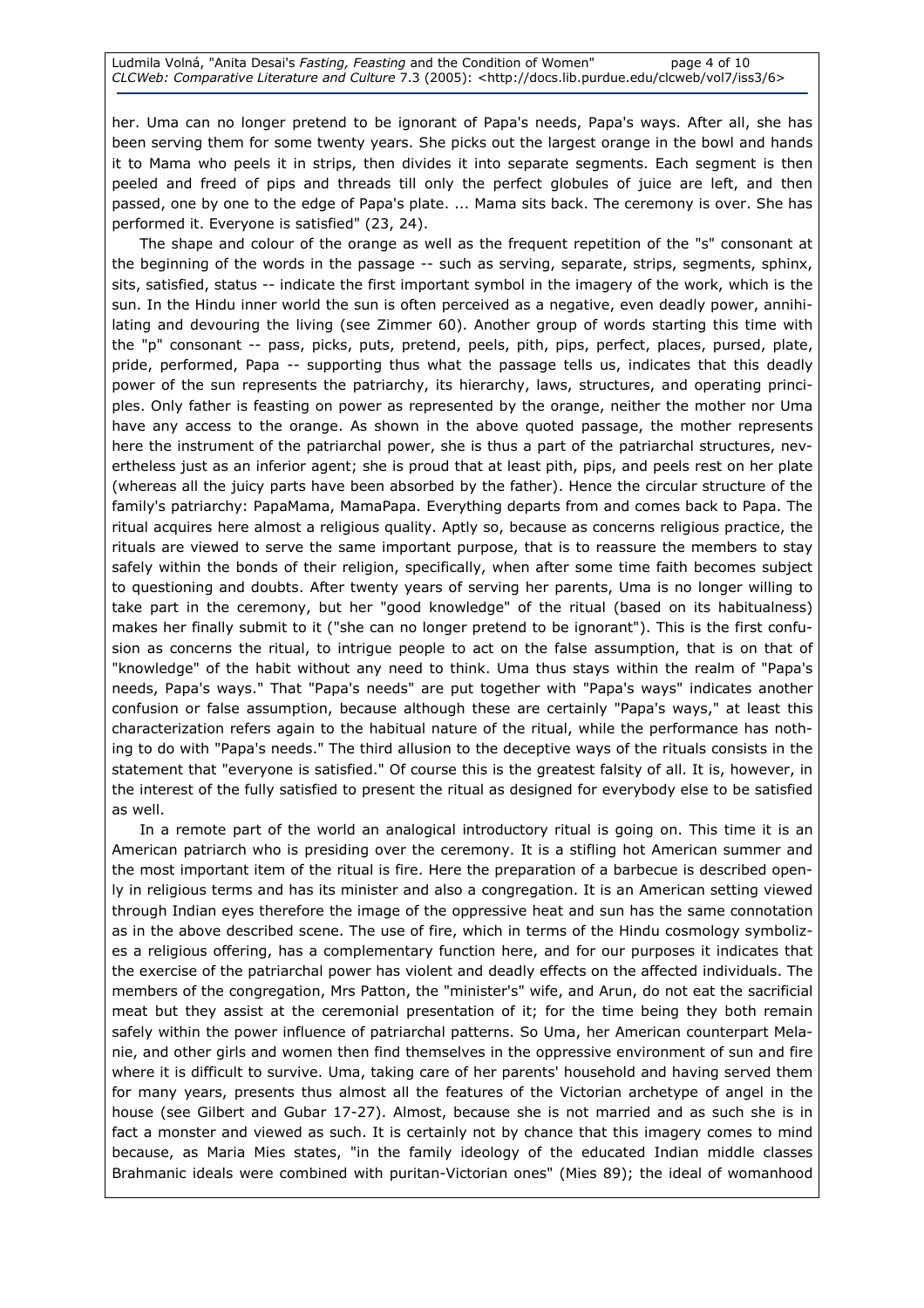Ludmila Volná, "Anita Desai's Fasting, Feasting and the Condition of Women" page 5 of 10 CLCWeb: Comparative Literature and Culture 7.3 (2005): <http://docs.lib.purdue.edu/clcweb/vol7/iss3/6>

issued from this combination is widely accepted even today. (Mies 121) Uma's behavior, however, comes, before all, very close to how a *pativrata* (the ideal Hindu wife) is supposed to act, almost again, because she stays unmarried. In India, more than in Western cultures, a woman lives for the sake of others, namely for the sake of her husband. Nabar mediates to us Brhaspati's (a lawgiver, between 300-500 A.D.) definition of pativrata: "she is someone whose state of mind reflects that of her husband. She shares his distress, his delight, grows sickly and dresses unattractively in his absence, and dies when he does" (Nabar 43). Within the huge body of Hindu mythology numerous representations exist of women called by different names, but "in each myth, she plays the role of the loyal wife, unswerving in her devotion to her lord. She is meek, docile, trusting, faithful and forgiving. Even when spirited and brave, she adheres to the archetype: willing to go through fire and water, dishonor and disgrace for his sake" (Desai, "A Secret Connivance" 972). The goal and fulfillment of the woman's life is the marriage and the birth of (male) children: "Woman is created only to enable man to continue his species through sons and gods" (Mies 41). This is deeply rooted in the Hindu socio-religious code as fulfillment of a woman's *dharma* (duty, law) and has a direct impact on the perception of her future lives representations (see Kakar 56, 67; Mies 50). An unmarried (and subsequently childless) woman has even a lower status than a widow. An unmarried woman living in the house of her parents can be neither a pativrata nor an angel, do what she will, and so she is condemned to be a monstrous outcast. The description is fitting: Uma, visualized as blinking her myopic eyes behind the thick glasses, is not found attractive either by her family or by any of the possible suitors and husbands-to-be. When still at school she fails almost all the exams, grown up she is often reprimanded for being childish, slow, and "always sleeping" (Fasting, Feasting 101).

To understand fully the essence and significance of both Uma's and Arun's pilgrimage(s) we have to complete first the list of elements of which the landscape of their respective journeys is composed. We have already recognized the oppressive nature of sun and fire and their role as the representation of patriarchal order. This arrangement is static because it is convenient for the holders of power that the state of affairs remains as it is. In order to make the protagonists move and proceed, water as an element of transformation, or a change, perceived so by the Hindu imagery, and a counterpart to sun and fire is introduced. This Hindu perception of water will now necessitate a brief clarification before I proceed to a discussion on the function of water with respect to the respective journeys of Uma and Arun. The theme of water appears to be of primary importance within the huge body of Hindu cosmology. The body so complex that for the purposes of this work I can attempt to present just its several simplified features: water is pivotal in the conception of the changing Hindu universe and as such also for the perception of the enigma of Existence. The burning desire to understand this enigma, which is also called the enigma of Vishnu's Maya, can be fulfilled only to a certain extent, and even that is a result of an incessant striving. Many a Hindu myth presents such efforts of two cosmic pilgrims, the sages Narada and Markandeya (see Zimmer 27, 28, 35; Kakar 20, 21). Their respective pilgrimages consist in reaching the understanding of something which under usual circumstances is beyond the horizon of perception. As such they can be regarded as mythical predecessors of Uma and Arun. Through immersion in water, Narada and Markandeya were finally able to experience "a totally different aspect," "the other (or the reversed) side" of what they could not see before; this is mirrored by Arun's pilgrimage. Having been enabled to live the life as different individuals, they were "initiated into the unconscious side of their own being," recognized their own hidden but still existing desires and attitudes, which is, as we will see, representative of the pilgrimage of Uma. On their journeys the two mythical sages are, in a similar way as their novel counterparts, also accompanied by fire, sun, or heat especially in connection with the transformation of personality by means of water (see Zimmer 23-52).

Uma's pilgrimage, then, begins shortly after the birth of her brother Arun when she is in her early teens. "A son, a son," is heard everywhere in the house; when pronounced it can be confused with the sound of "sun." The atmosphere of the household is changing, Mama is proud to have fulfilled her life role by giving birth to a son, Papa is proud to have been able to produce, finally, a male offspring and lets Mama into the realm of patriarchal structures, although only as an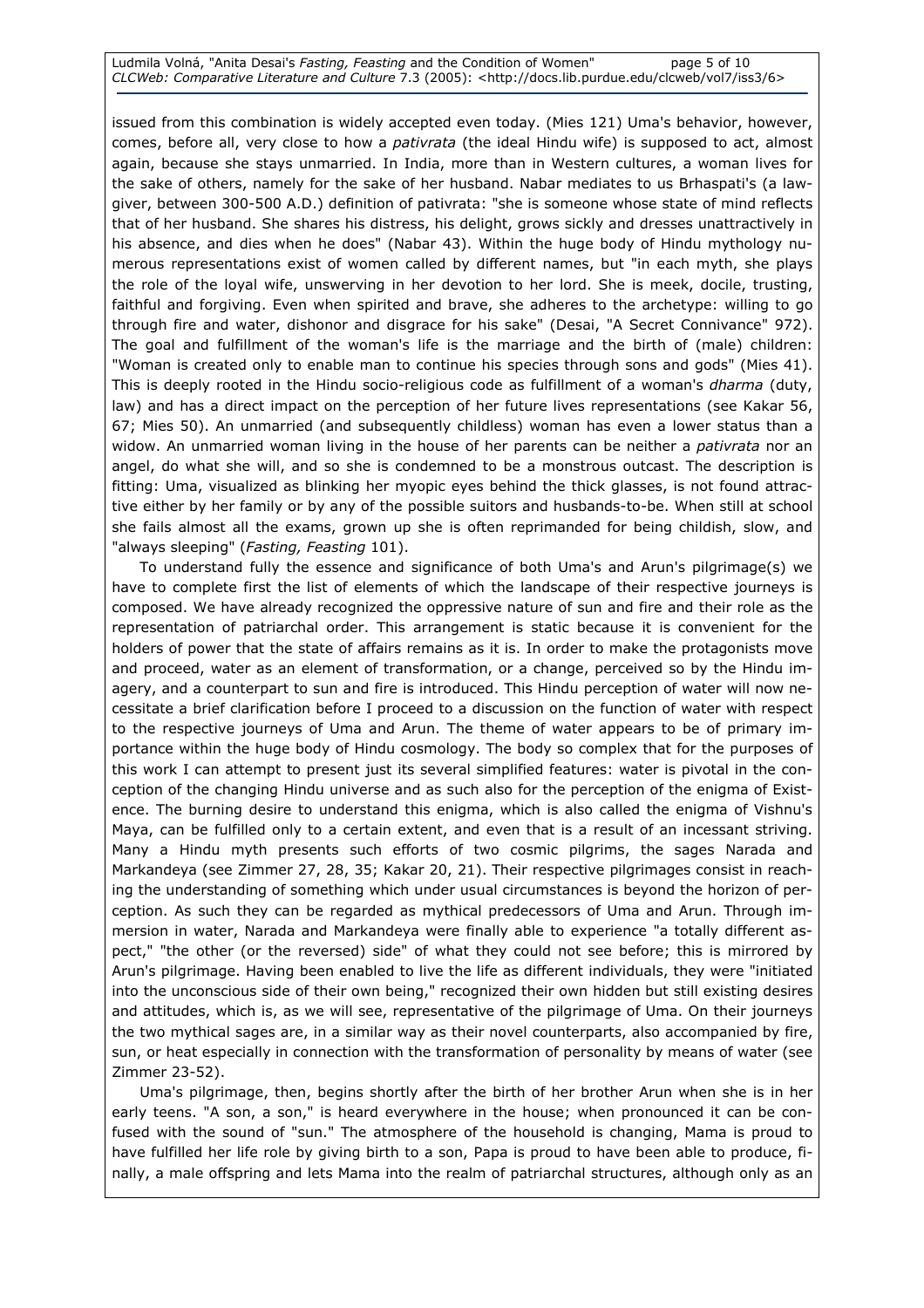Ludmila Volná, "Anita Desai's Fasting, Feasting and the Condition of Women" page 6 of 10 CLCWeb: Comparative Literature and Culture 7.3 (2005): <http://docs.lib.purdue.edu/clcweb/vol7/iss3/6>

instrument as pointed out previously. MamaPapa do not allow Uma, who has previously been sent to a Catholic convent school, to continue her education and she, although not a good student, is an eager one and opposes fervently her parents' decision. Now that there is a son in the family, "there is no need" (a famous phrase of Papa) to waste money and education as such on girls which will be necessary to spend on the boy. Consequently, Uma feels she has to escape but she does not know yet exactly what for. It is the "secret chambers" of the inner world what Uma cherishes, for the outer world is dreary and grey. She is progressively introduced into the inner world of Hindu legends and tales by Mira-masi, an ardent worshipper of Shiva. Mira-masi's stories show the dual character of the woman's fate: one of the heroines is a victim, dies after having been abandoned by her husband; the other is a poetess, independent, struggling for recognition; in the meantime she is considered a madwoman (allusion to Mira-Bai, a legendary sixteenth-century's poetess and a Krishna's devotee known for her rebellious attitudes; see Marková, Hrdinky Kámasútry 90-96). With Mira-masi, Uma feels that she is "admitted into some sanctuary that had been previously closed to her" (42). The nuns at St. Mary's had not admitted her into their chapel, where she had always wanted to go. Now "she was counted in, a member, although of what, she could not say" (43). But there is then some progress for Uma; she realizes that it is necessary to search for a different reality than that defined by her parents, yet she does not know where to turn. In the company of Mira-masi she has a feeling that at least she receives a certain attention and recognition as a person. The inner world of contemplation of existence is open to her. The inner structures of her culture are revealed to her so that she can better understand how they work. Further on, in another escapist action she undertakes with Mira-masi when they go to an ashram as pilgrims, she is free enough to think. While Mira-masi carries on her worship duties, Uma wanders around, feeling she is caught between two forces pulling in different directions, the power of patriarchal education and tradition, and the urge to get free of it. There is a river there but is not easy to approach during the day because the sand is burning from the sun. But towards the evenings Uma can walk along the river and she becomes sure that she cannot turn to Mira-masi any more for guidance.

Uma stays unmarried but this does not mean that she is spared efforts to be married off, according to the custom of arranged marriages. She has to go a long and painful journey through this suntrap of the valley of marriage arrangements. To look at it more closely it will be useful first to follow how Desai compares Uma with the other two of her girl relatives. If Uma's sister Aruna is dismissed out of the sphere of patriarchal influence soon after the birth of Arun as "having started a lifetime of bridling, of determined self-assertion" (17) and everything then in her life including her marriage she carries on with "a kind of steely determination, a dogged ambitiousness, that seemed to be born of a desperation" (67), cousin Anamika, who manages to please everybody and is beautiful, meek, docile, and brilliant at school, becomes the true pativrata and the angel in the house. Actually, they are Uma's alter-egos or doubles; although in real life we could hardly imagine that Aruna's escape from the bonds of patriarchy would be so smooth and made possible only through her own determination, we can, however, accept it as an abstraction or a model. Inside the realm of patriarchy the angelic features of Anamika become more expressive compared to the other two girls or rather reversely: she is too perfect so that she is to be perceived, rather, as an archetypal pativrata and even more so in contrast to Uma whose outcast and monstrous characteristics become also just a construct. Anamika has thus also become a model and consequently her fate is carried on to its utmost because to remain a *pativrata* a woman has to go as far as her own destruction. After twenty-five years of abusive treatment and enclosure as total as is hard to imagine in the house of her husband she literally has to go through fire (she is burned to death by her husband and mother-in-law). During the funeral ceremonies exercised for her, "the sun is rapidly turning from a small white disc like a shell in the sand to a shimmering blur like a fire in full daylight" (155). And while Anamika is married off easily and rapidly, all efforts to marry the monster-girl Uma have to be stopped in the end. Poor Uma is not found beautiful by any of her suitors as if to show that the patriarchal order cannot support the "monstrosity" of "ugliness" in women. The importance which the "business" of marriage is dealt with in traditional Hindu culture makes it emblematic of the patriarchal order as such. Staying unmarried literally makes an outcast of Uma,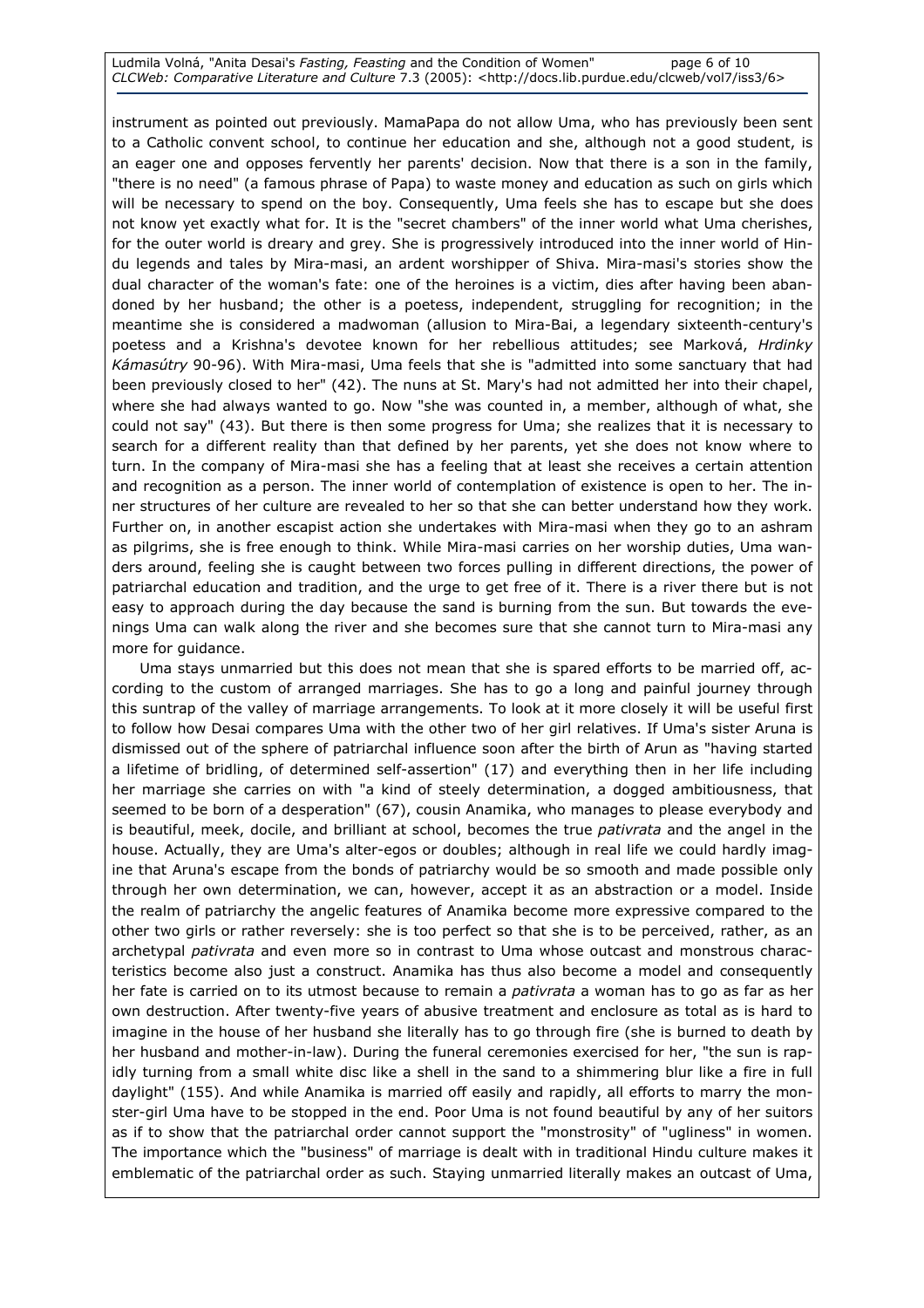Ludmila Volná, "Anita Desai's Fasting, Feasting and the Condition of Women" page 7 of 10 CLCWeb: Comparative Literature and Culture 7.3 (2005): <http://docs.lib.purdue.edu/clcweb/vol7/iss3/6>

because "Hindu marriage is a sacrament -- for the husband one among many, but for the wife the only one through which she can acquire spiritual gains. ... If a grown up woman dies without this sacrament she roams about after her death as an evil spirit" (Mies 50). Nevertheless, for the time being and for Uma's sake, all this marriage-making ordeal has to stop as a similar one did for her mythical counterpart, also Uma, who carried on such a severe and long repentance to gain the heart of her husband that her mother had to stop her by exclaiming repeatedly "Oh, no!" ("U ma!") But does Uma's mother in the novel act in a similar way for her daughter's sake? If not, who does? Not in the interest of Uma, but because they are not willing to offer a third dowry, PapaMama or MamaPapa, these unified representatives of patriarchal order abandon any further marriage arrangements for Uma. She needs then another mother who would not be involved in the structures of patriarchy, not her mother in flesh. Such a spiritual mother would finally care for her needs and interests and we will see later on that there will be several such mothers. For the moment we can clearly distinguish the first of them as her literary mother Anita Desai who speaks up and says "Oh, no!" not only for Uma but for all the women oppressed by the law of patriarchy including the institution of marriage-making.

As the climax of Uma's journey is approaching it becomes more and more clear that what Desai considers in her novel as the worst patriarchal imposition on women is the enclosure in the sense of ignorance of "what is on the other side," the above mentioned kind of purdah. In Uma's case it is emblematic that she is, for one thing, suffering from an eye disease, and, for another, prevented to go and see an ophthalmologist. For the eyes are a primary means of getting to know, reading, studying, getting out of the bonds of ignorance (we also recall that she was prevented from continuing her school education). Uma's voyage towards the realization finally of "what is on the other side," which coincides with the recognition of the earlier unconscious side of her being with the still living desires and attitudes hidden in the secret chambers of her inner person, is enabled by the escapist contacts with people more or less not infected by the germs of patriarchy or cured of them. They are indeed escapist because, always opposed by PapaMama as they are, they take place usually either out of home, or at home (e.g., on the phone) when PapaMama are not present. Nevertheless, after the years of silence, as if in a sleep, Uma finally reaches the secret chambers of her internal world. Having experienced the contact with the nuns in the convent school and with Mira-masi she finds in the chamber of her own room in the patriarchal home, which is, however, not a room of her own, scattered verses of her other mother. The experience of having been invited to assist at minor charity affairs mediated further on by Mrs O'Henry and the nuns is the embodiment of this challenge and builds up the feelings of fulfillment and happiness for Uma. Appreciated and useful, "a member" of a community which works for someone's benefit, free from the patriarchal supervising of her parents Uma finds this experience comparable to that of the heavenly bliss. And now that same dark corner of Uma's inside, a very remote one, is occupied by the thoughts about a job, "a career." The offer of a job is finally made and the last necessary relevant explanations are furnished to Uma, but for all her overflowing eagerness to accept she has, nevertheless, to submit to MamaPapa's refusal. Obviously, the choice of the job messenger is not made by chance. That Desai entrusts it to Dr Dutt, who herself is an unmarried, educated Indian woman, has two aspects. First, this woman represents the most distinguished part of Uma's figurative collective mother who she constitutes together with the nuns, Mira-masi, Ella Wilcox, and Mrs O'Henry exactly because she embodies the "mother ideal," a "mother" who is a member of the same society and culture as Uma and who has been at the same time able to free herself of the bonds of its patriarchal structures. Besides that, it is interesting to note that in terms of the Hindu cosmology such a collective mother could be considered a justified representation of the lifesustaining aspect of the energy of Mother Goddess known through a number of identities and names (see Zimmer 26, 151, 211). Second, the presence of women like Dr Dutt and their role cocreates the basis for the discussion of the outcome of the "Indian" part of the novel. As to Uma herself, in spite of all her hunger or desires, she is not yet capable of grasping the opportunity because she is not allowed to. Participating in the funeral ceremonies of her "married" alter-ego Anamika, she feels as if she too were cold ashes as having gone through fire, sacrificed as Anamika has been for and by the rules of patriarchy. The concluding passage presenting first the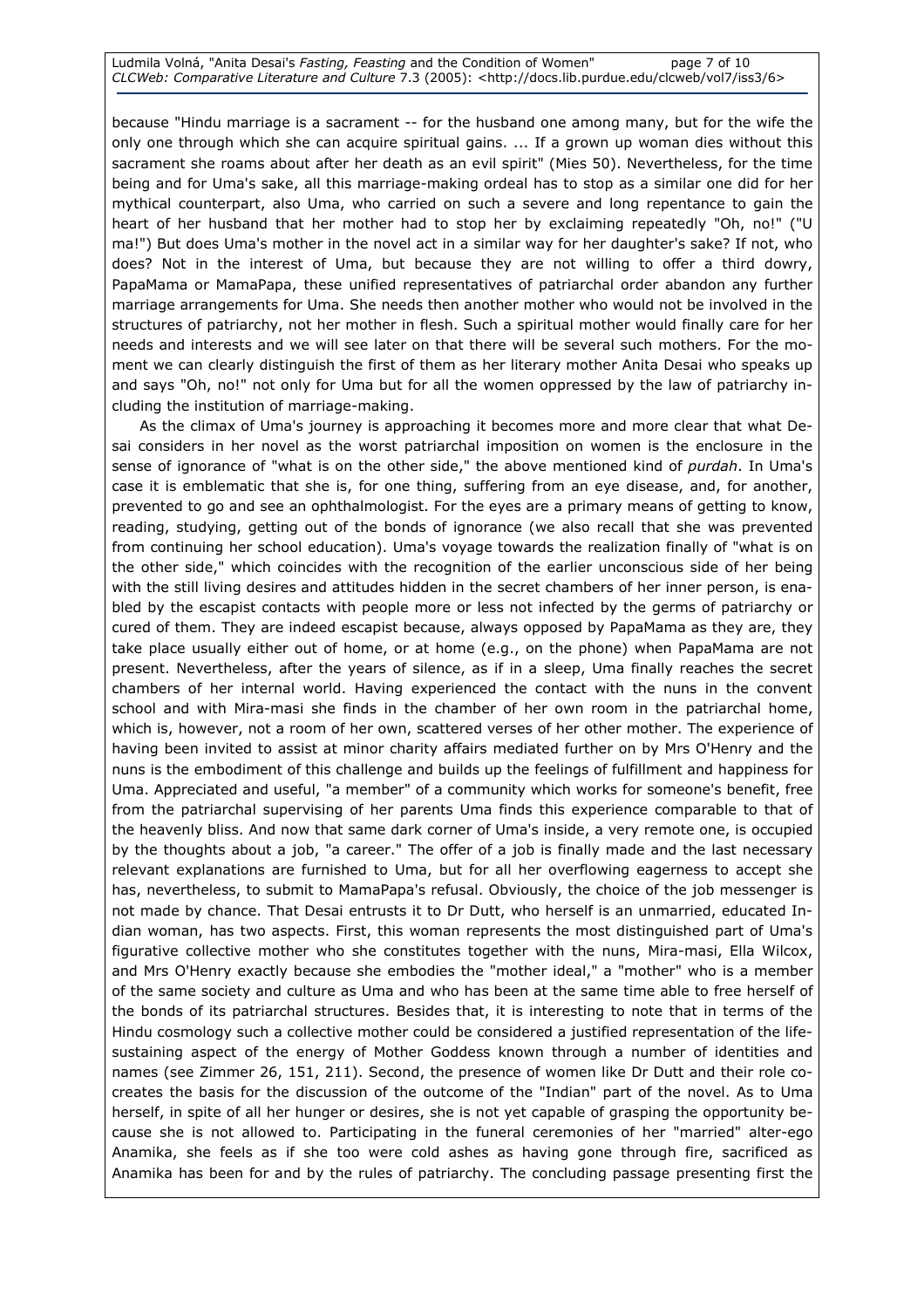salutations and hymns to the sun culminates, however, with Uma pouring out of her jar "the murky water which catches the blaze of the sun and flashes fire" (156). Too much sun and fire remains here for any completely positive solution to be drawn.

The second part of the novel is presented as viewed by Arun and depicts Arun's figurative pilgrimage "to the other side." There is more relativization there. In a country of abundance, there is feasting, but there is also fasting; from what point of view, and for whom? Feasting is there, but it is superficial, because it is just the two male characters, the father and the son of the American family, who are "feasting" both literally on the "carcasses" of beef (viewed so by the vegetarian Arun) and metaphorically on the "carcasses"-to-become of their female family counterparts, exactly because the patriarchal order has deadly effects on women. On the other hand, the female characters are feasting only seemingly; the mother supplies the household with tons of food but she herself does not know what to eat, and nobody cares. Her daughter Melanie suffers from bulimia, the emblematic disease of young women neglected emotionally; seemingly she is feasting on peanuts and candy bars, which, in reality, brings about starvation (fasting). Arun himself, although receiving a first-class education, is starving because he has difficulties to adapt to the American "diet," both literal and metaphorical, the food and the American culture. Understandably, the account of Melanie's -- and her mother's -- condition is not systematic sufficiently to constitute as detailed a journey as is that of Uma because it is conveyed as perceived by Arun. It is, rather, Arun's own pilgrimage and progress which we are invited to follow as the introductory passage tells: "It is summer. Arun makes his way slowly through the abundant green of Edge Hill as if he were moving cautiously through massed waves of water under which unknown objects lurked. Greenness hangs, drips and sways from every branch and twig, and frond in the surging luxuriance of July. In such profusion, the houses seem as lost, as stranded, as they might have been when this was primeval forest" (159). First, Arun's journey, as we can see, is set into the landscape of the American summer the paralyzing effects of which are repeatedly mentioned in the novel and make it painfully palpable -- the sun is described as ripe, there is dizziness, sweat, and the hotness of the summer is almost unbearable. These representations of sun are soon to be accompanied by those of fire and so the basic items of the patriarchal background imagery have been assembled. "Arun makes his way slowly": it is with an immense sensitivity that Desai concentrates at the beginning of his journey and distinguishes between the acuteness of male perception of the inter-cultural bias and all its differences on the one hand (the most important emblems of the American culture as perceived by Arun are there, i.e., showy patriotism, relatively few people, cars and the urge to go as far as one can, jogging, advertisements, baseball matches, shopping and consumption), and Arun's dullness of groping his way through the tangle of interpersonal relationships on the other. Arun has to move cautiously because he meets objects about which he "knows nothing" as he makes his way as someone "venturing alone across the border" (160). He finds himself in an unknown area, where he has never been before and he can only find his way to the recognition of the unknown objects or "the other side" of the border by moving through the "masses of water." So the pilgrim Arun has to make a journey analogical to that of Uma. It is the journey towards recognition, but this recognition is and at the same time is not the same as that of Uma. It is the same because in both cases it is the recognition of the unfavorable condition of women, their suffering, and the necessity to act for their benefit. In this respect it can also be said that it is complementary. And the recognition cannot be exactly the same because Uma is affected directly as she is exposed to the mortifying effects of the patriarchal sun and, as we have seen, her pilgrimage is a journey towards the recognition of the inside. That is also why Desai, although using the same imagery of sun, fire, and water in both parts, changes its perspective with respect to Arun's view and makes the imagery of food in the second part more prominent than in the first.

Arun's pilgrimage approaches its climax when he finally recognizes Melanie's suffering and its cause. It is the recognition of the "other side," of the "object" so far unknown and as such it becomes almost a kind of enlightenment: "Then Arun does see a resemblance to something he knows: a resemblance to the contorted face of an enraged sister who, failing to express her outrage against neglect, against misunderstanding, against inattention to her unique and singular being and its hungers, merely spits and froths in ineffectual protest. How strange to encounter it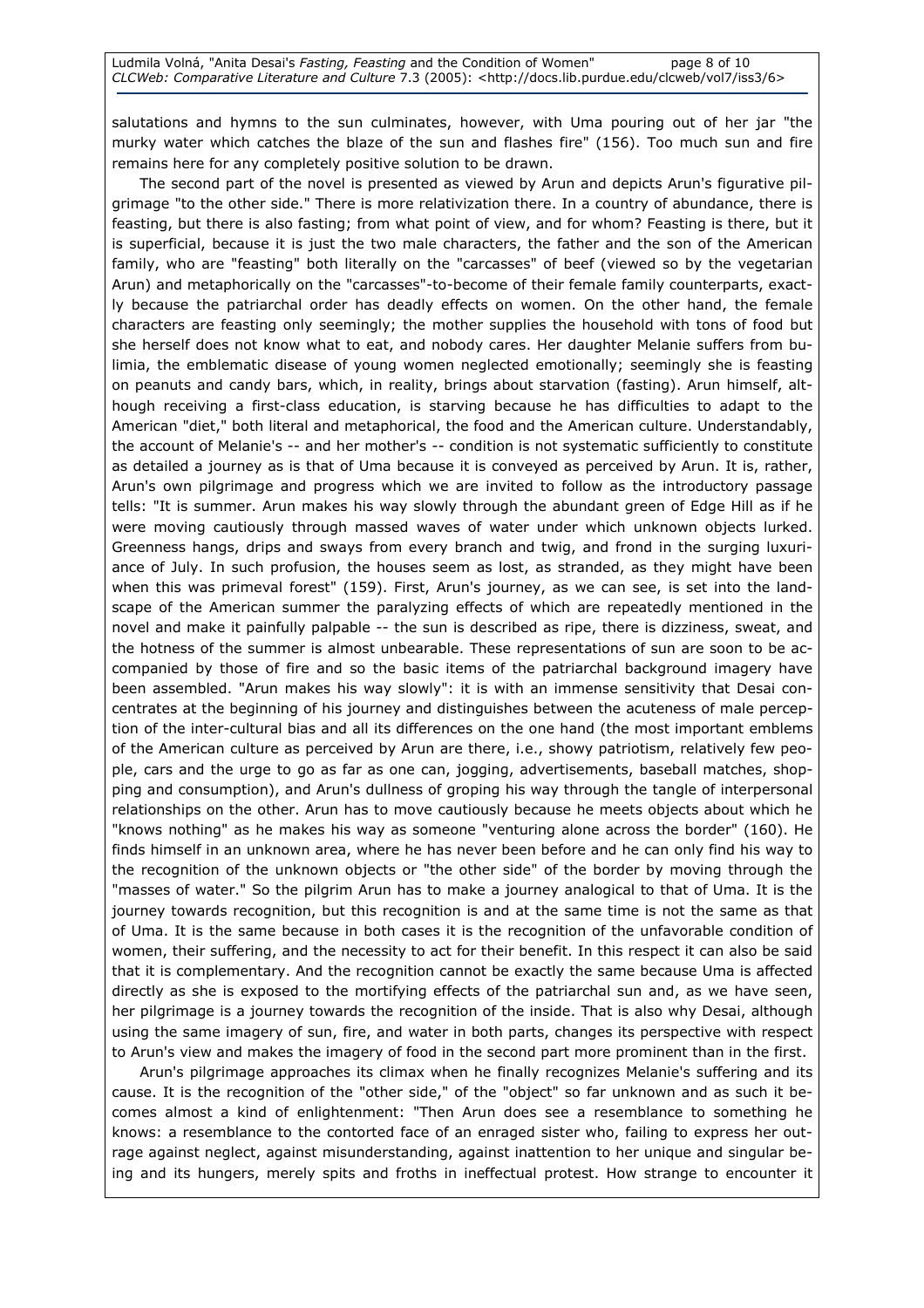Ludmila Volná, "Anita Desai's Fasting, Feasting and the Condition of Women" page 9 of 10 CLCWeb: Comparative Literature and Culture 7.3 (2005): <http://docs.lib.purdue.edu/clcweb/vol7/iss3/6>

here, Arun thinks, where so much is given, where there is both licence and plenty. -- But what is plenty? What is not? Can one tell the difference?" (214). Nevertheless, neither he nor Mrs Patton, herself a victim incapable of resisting the paralysing effects of the beams of patriarchal sun, are capable of doing anything for Melanie until the three of them escape temporarily the oppressive heat of the family's males' presence. Then, at the pool, enlightenment and discovery finally start to work for Melanie's benefit. A cooperation of two complementary agents is necessary: Arun, although he is well aware of the real state of affairs and acknowledges the necessity to act, is "paralysed" as to action, he is unable to do anything himself. On the other hand, Arun's presence seems necessary for Mrs Patton to discover finally the destructive consequences of Melanie's condition. As mother she is capable to act, although she ignores the true character of her daughter's suffering. Later, when on the point of Arun's leaving the Pattons' house, emblems of patriarchal hierarchy from his parents arrive (packed by Uma), a packet of tea and a shawl "to keep him warm" through the winter, Arun's luggage is already packed. He decides not to take the presents with him; he has all he needs and he has no space for the additional weight of the "patriarchal baggage." Mrs Patton seems quiet, placated, it is with her that these emblems are to be left, it is where they belong. It is another component of Arun's recognition that even here, in the country of "the other side," the hierarchy of the patriarchal structures has not yet been overcome. Finally, the climax of Arun's pilgrimage together with the outcome of the first part of the novel (Uma's pilgrimage) tells us clearly that the possibilities of woman to escape the suffering in the bonds of patriarchy depend essentially both on recognition and action, i.e., the capability of taking an action. First, the recognition of her "inside chamber" is necessary for the woman to understand her condition (see Nabar 36). Her suffering must then be recognized by those who are around her and especially by those who would have capability (power) willingness to act for her benefit (as in the case of Melanie, who is not yet an adult woman and who has not yet acquired self-recognition). Uma, on the other hand, who has gone all the way of her pilgrimage to self-recognition, is an adult and therefore she can act for herself; yet perhaps the traditional bonds of the Indian family are too strong to severe the ties all of a sudden. Arun, who has reached the recognition of the womens' condition as "from across the border" from the "other side," can do something helpful, not for Melanie because his position in the US-American home does not allow him to, but certainly for Uma when he comes back (if he does) to India precisely because he is a male part of her family and because "the power and the potential to change being considered a male prerogative" (Nabar 61). Then the two complementary elements of female self-recognition and male capacity of action supported by the recognition of the "other side" may produce finally some desirable effects, in a similar way as the two parts of the novel, the female-centered part and that of the male perception, are complementary to each other.

#### Works Cited

Desai, Anita. "A Secret Connivance." Times Literary Supplement (14 September 1990): 972. Desai, Anita. Fasting, Feasting. London: Vintage 2000.

Gilbert, Sandra M., and Susan Gubar. The Madwoman in the Attic: The Woman Writer and the Nineteenth-Century Literary Imagination. New Haven: Yale UP, 1979.

Kirpal, Viney. "An Overview of Indian English Fiction: 1920-1990s." Mapping Cultural Spaces: Postcolonial Indian Literature in English. Ed. Nilufer E. Bharucha and Vrinda Nabar. New Delhi: Vision Books, 1998. 61-77. Kakar, Sudhir. The Indian Psyche. By Sudhir Kakar. Oxford: Oxford UP, 1998.

Lal, Malashri. "The Shift from Female Centred to Male Centred Narrative in the Novels of the 1980s: A Study of Anita Desai and Nayantara Sahgal." The New Indian Novel in English: A Study of the 1980s. Ed. Viney Kirpal. New Delhi: Allied Publishers, 279-86.

Manu-smrti. Trans. Ganganath Jha. Calcutta: U of Calcutta, 1921.

Marková, Dagmar. "Motif of Food and Eating in Hindi Literature." Archív Orientální 65 (1997): 71-83.

- Marková, Dagmar. Hrdinky Kámasútry: historie indické ženy (Heroines of the Kama Sutra: The History of the Indian Woman). Praha: Dar Ibn Rushd, 1998.
- Mies, Maria. Indian Women and Patriarchy: Conflicts and Dilemmas of Students and Working Women. New Delhi: Concept Publishing, 1980.

Mohanty, Chandra Talpade. "Under Western Eyes: Feminist Scholarship and Colonial Discourses." Colonial Discourse and Post-Colonial Theory: A Reader. Ed. Patrick Williams and Laura Chrisman. Harlow: Prentice Hall, 1993. 196-220.

Nabar, Vrinda. Caste as Woman. New Delhi: Penguin Books India, 1995.